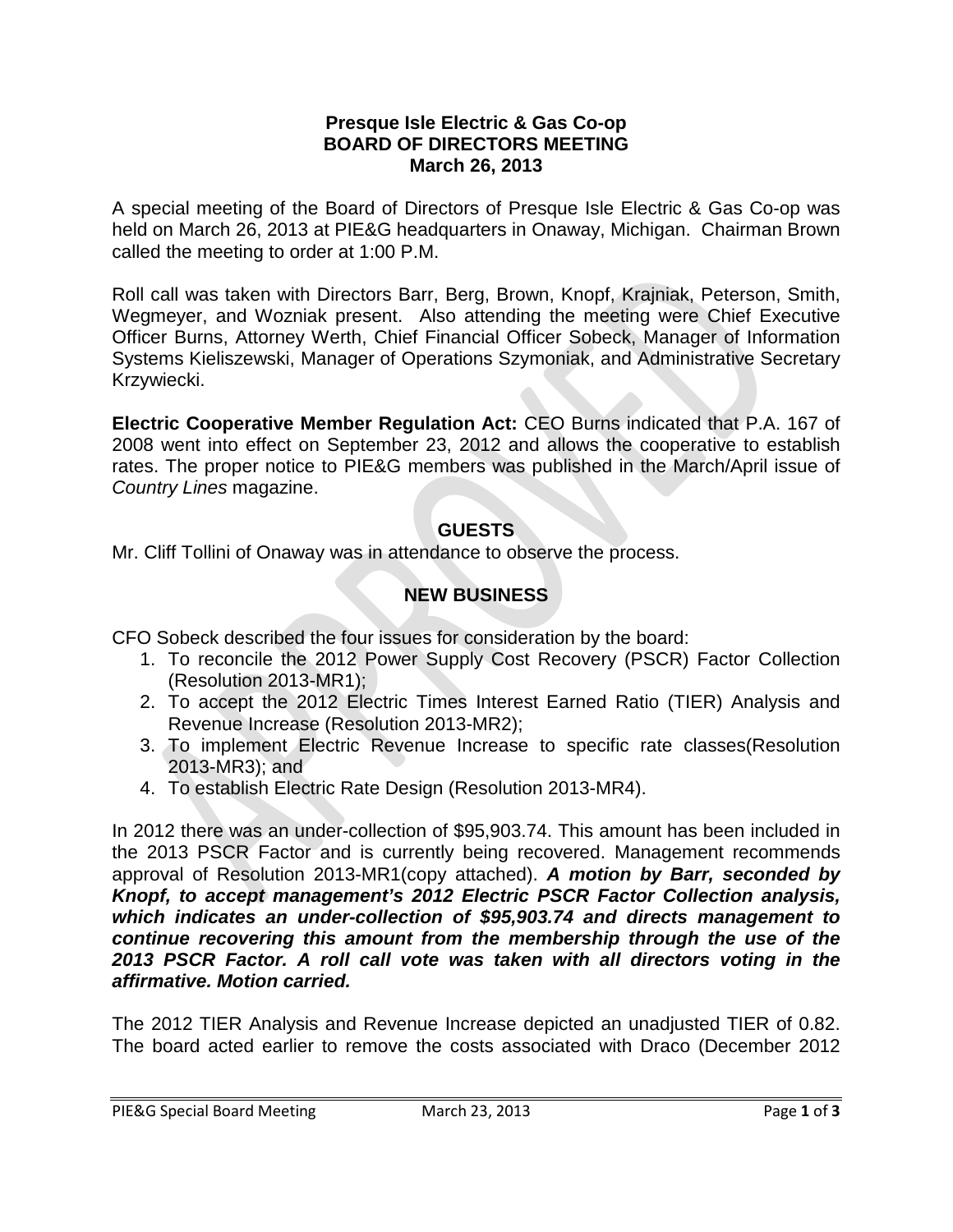storm) as an anomaly; thus, bringing the adjusted TIER to 1.32. Management recommends approval of Resolution 2013-MR2 (copy attached) which indicates a rate increase of \$865,430. *A motion by Knopf, seconded by Krajniak, to accept management's 2012 Electric TIER Analysis, which indicates a revenue increase of \$865,430 is required to achieve a target TIER of 1.80. A roll call vote was taken with all directors voting in the affirmative. Motion carried.*

The updated Cost of Service (COS) study indicates subsidies still exist between the commercial rate classes and residential monthly, seasonal and outdoor lighting classes. Historical data from 2005 to 2013 reflects the inconsistency between classes. Action to increase the three designated rate classes will bring the rates in all classes of service closer to the cost to serve. Management recommends the approval of Resolution 2013- MR3 (copy attached). *A motion by Berg, seconded by Peterson, to implement electric rate increases to the residential monthly, seasonal, and outdoor lighting rate classes in the following manner effective with bills rendered on or after June 1, 2013: residential monthly (\$460,904), residential seasonal (\$397,140), and outdoor lighting (\$7,386). A roll call vote was taken with all directors voting in the affirmative. Motion carried.*

The final resolution will determine how the rate increase will be assigned, either to the monthly charge or distribution charge for monthly residential and seasonal rate classes and the rate for outdoor lighting categories. Two proposed resolutions were presented (copies attached).

*A motion by Barr, seconded by Brown, to implement electric distribution rate increases to the residential monthly, seasonal, and outdoor lighting rate classes in the following manner effective with bills rendered on or after June 1, 2013:*

| <b>Residential Monthly</b>  | monthly charge<br>distribution charge                    | \$17.00 per month<br>\$0.02928 per kWh                                           |
|-----------------------------|----------------------------------------------------------|----------------------------------------------------------------------------------|
| <b>Residential Seasonal</b> | monthly charge<br>distribution charge                    | \$18.75 per month<br>\$0.07511 per kWh                                           |
| <b>Outdoor Lighting</b>     | <b>175W MV</b><br><b>400W MV</b><br>100W HPS<br>250W HPS | \$12.00 per month<br>\$21.74 per month<br>$$8.55$ per month<br>\$14.68 per month |

*A roll call vote was taken with Directors Barr, Brown, and Krajniak voting in the affirmative and Directors Berg, Knopf, Peterson, Smith, Wegmeyer, and Wozniak voting in the negative. Motion failed.*

PIE&G Special Board Meeting March 23, 2013 Page **2** of **3**